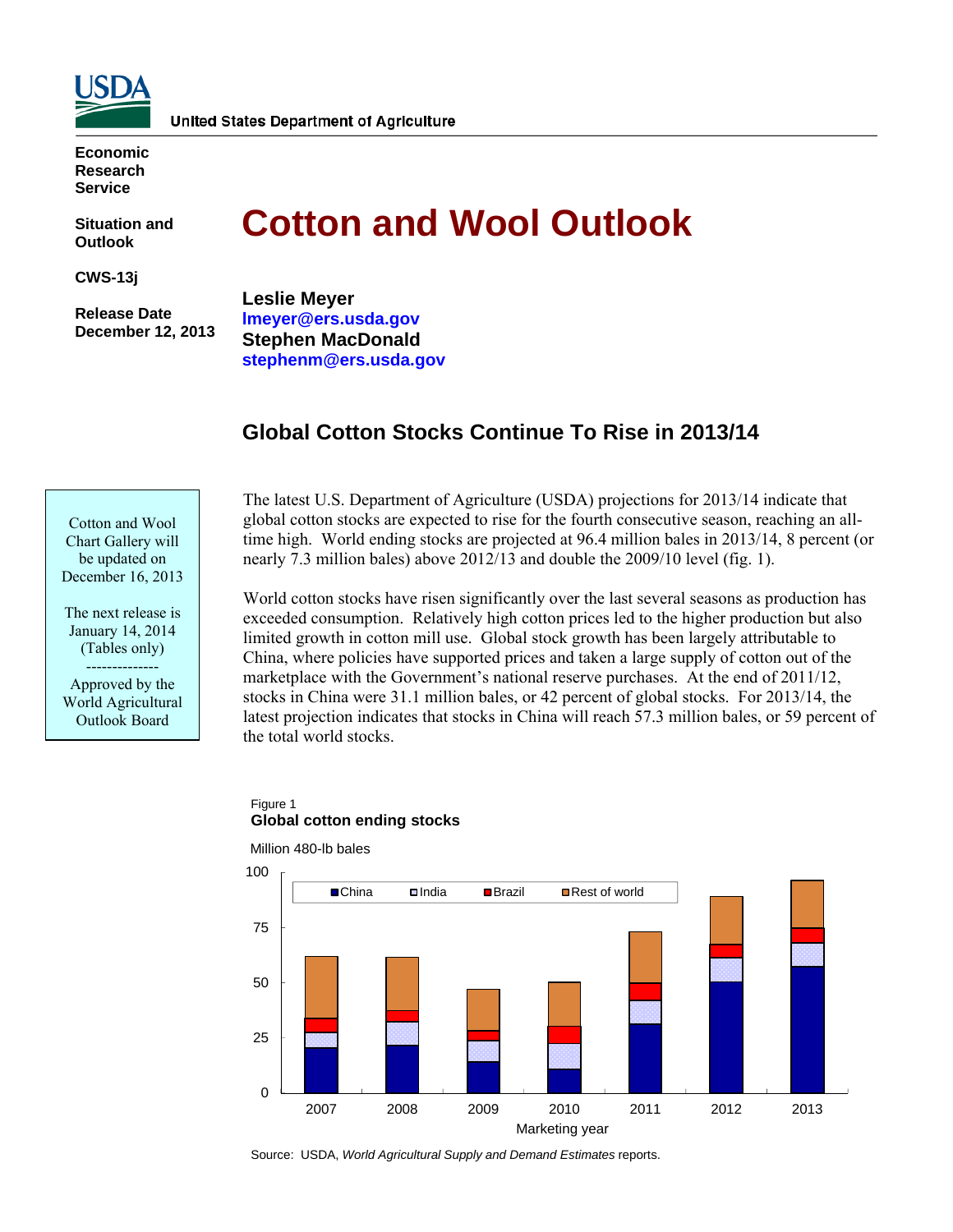# *U.S. Cotton Crop Reduced Slightly in December*

The USDA December forecast of the 2013 U.S. cotton crop was lowered marginally this month to approximately 13.1 million bales; the estimate is nearly 25 percent below the 2012 season, however. Lower area and a third consecutive year of drought in the Southwest region produced the smallest crop since 2009's 12.2 million bales.

The harvested area estimate was unchanged in December at 7.8 million acres, the lowest in 4 years. The 2013 national yield is projected at 806 pounds per harvested acre, well below last season's record of 887 pounds. Upland production is estimated at 12.4 million bales, 4.1 million bales below 2012, while the extra-long staple (ELS) crop is forecast at 626,000 bales, 20 percent below last season. For current production estimates by State and region, see table 10.

Upland cotton production is expected to decline in each of the Cotton Belt regions this season as a result of lower area (fig. 2). The Southeast will likely be the largest producing region for the third consecutive season as a result of the drought in the Southwest, which has reduced harvested area and production there considerably. In the Southeast, cotton production in 2013 is estimated at 4.5 million bales, 24 percent below last season; the lower cotton crop is largely due to a yield (825 pounds per harvested acre) that is well below the record of 1,033 pounds per harvested acre achieved in 2012.

For the Southwest, the upland crop is forecast at 4.3 million bales, 17 percent below 2012's 5.2 million bales. While the abandonment rate was similar to last season's 41 percent, a lower 2013 area and yield (595 pounds per harvested acre) were responsible for the reduced crop that is 2 million bales below the 10-year average.







Source: USDA, *Crop Production* reports.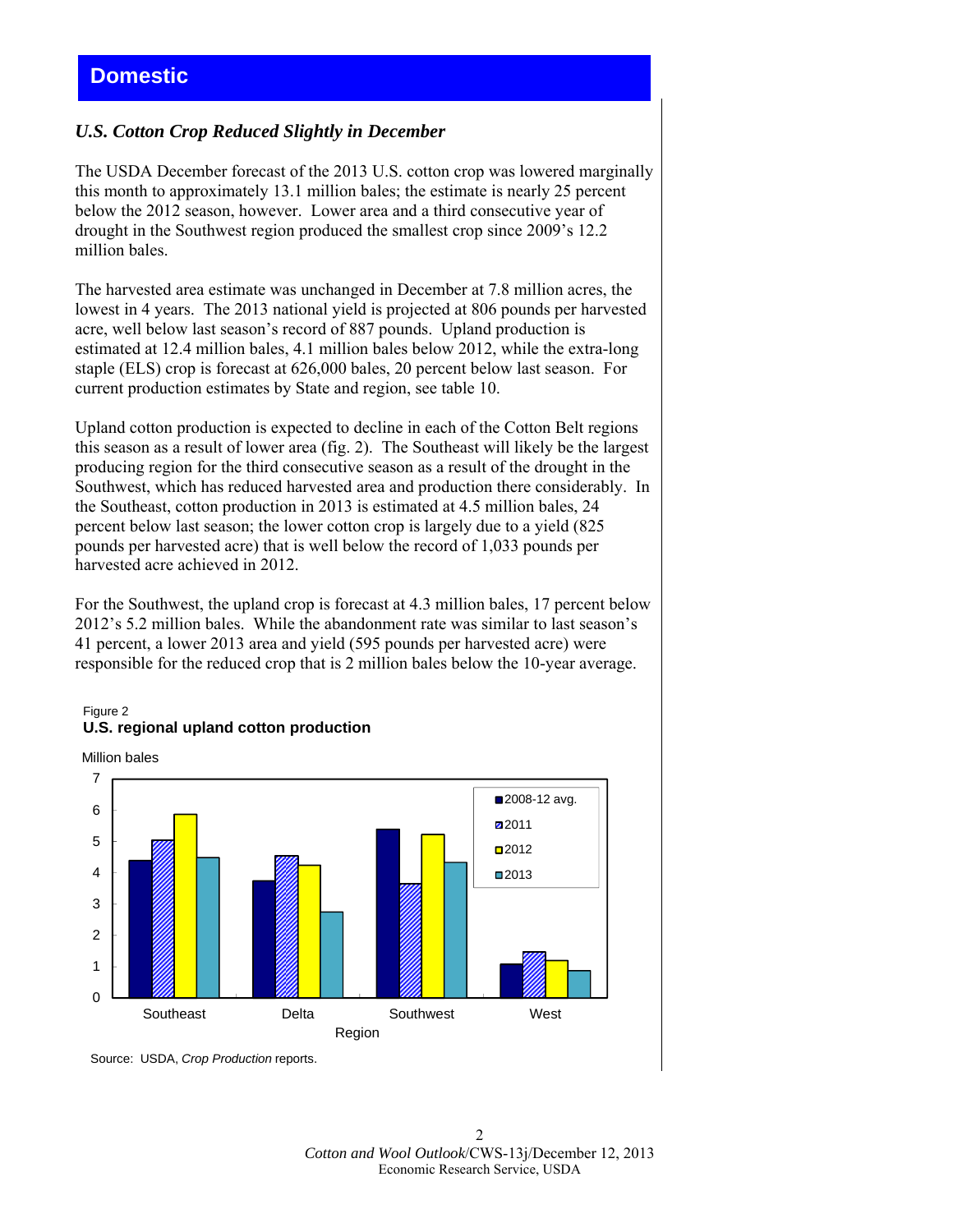In the Delta, production is only expected to approach 2.8 million bales this season as area was reduced to 1.2 million acres in 2013; the Delta crop would be the second smallest in three decades. However, the latest yield estimate of 1,104 pounds per harvested acre would be the second consecutive record for the region, if realized. In the West, upland production is forecast at 870,000 bales, down from last season and the 5-year average of 1.1 million bales. Area shifted out of upland cotton this season as only 286,000 acres were planted, compared with a 5-year average of 359,000 acres.

## *U.S. Demand and Stocks Forecast Unchanged; Farm Price Range Narrowed*

U.S. cotton demand for the 2013/14 season is forecast at 14.0 million bales, unchanged from last month but 15 percent below 2012/13. U.S. cotton mill use based on data collected by USDA's Farm Service Agency—remains forecast at 3.6 million bales, up from last season's 3.5-million-bale estimate. In contrast, U.S. cotton exports are forecast at only 10.4 million bales in 2013/14. Lower U.S. supply and reduced foreign import demand—mainly due to lower projected imports by China—are expected to keep U.S. cotton exports at their lowest since 2000/01. The U.S. share of world trade is projected at only 27 percent, compared with the 5 year average of 34 percent.

With only minor changes to production this month, U.S. ending stocks remain forecast at 3.0 million bales, 900,000 bales below the beginning level. Both the stock level and the stocks-to-use ratio—estimated at 21 percent—would be the lowest in 3 years. Based on the latest supply and demand outlook for 2013/14, the average upland cotton farm price is now forecast to range between 70 and 78 cents per pound, compared with the final 2012/13 price of 72.5 cents per pound.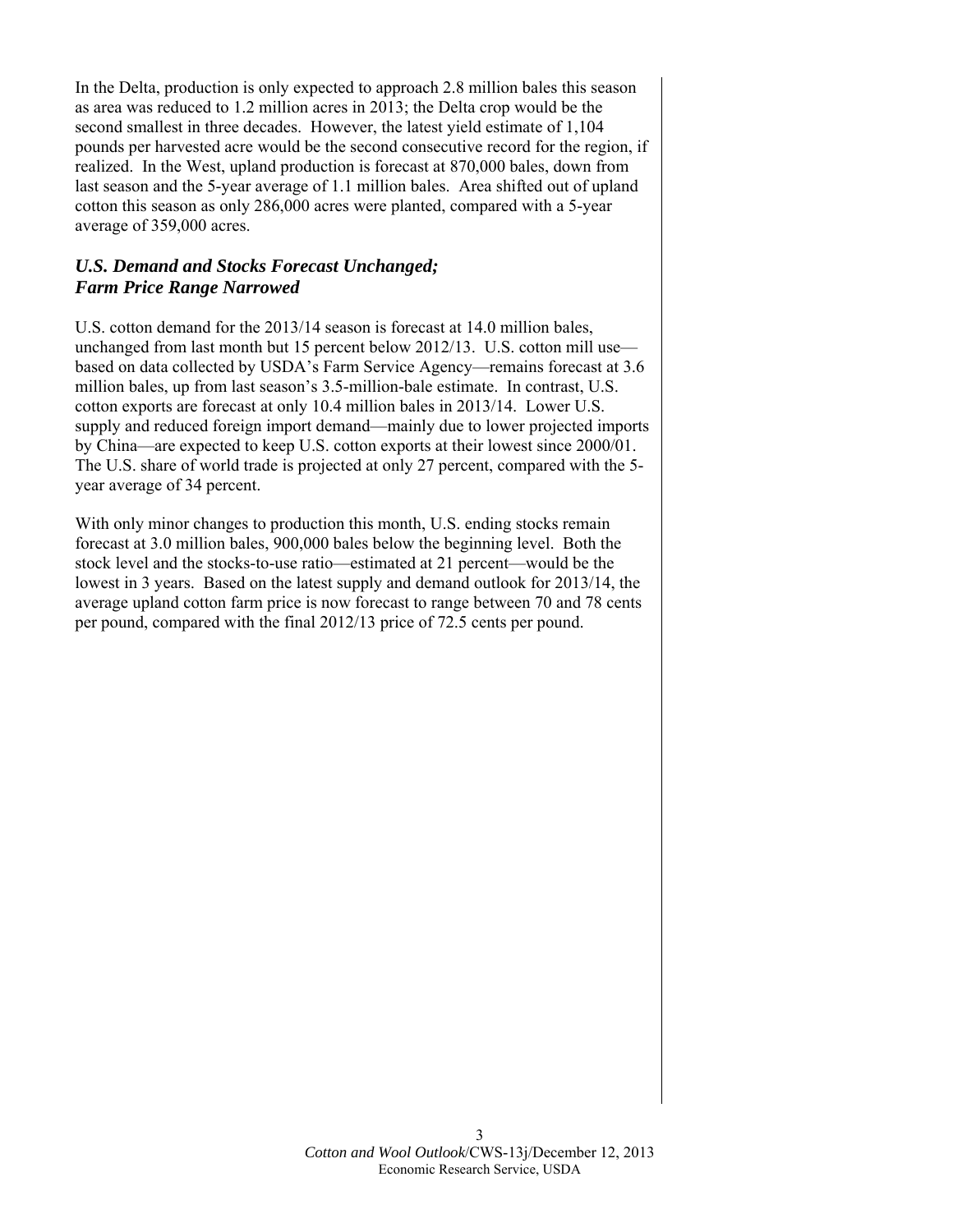# **International Outlook**

#### *Global Cotton Production To Decrease in 2013/14*

World cotton production in 2013/14 is forecast at 116.8 million bales, 5 percent below the previous season as more profitable alternative crops reduced cotton area under cultivation (fig. 3). Global cotton area harvested is forecast at 33.0 million hectares, a decline of 4 percent from 2012/13. Considerable production declines for the United States and China more than offset smaller increases in a number of countries which are the result of improved yield expectations. The world cotton yield is forecast at 770 kg/hectare, similar to the previous 3-year average.

For China, the world's leading producer, cotton production is forecast to reach only 32 million bales in 2013/14, 3 million bales (9 percent) below 2012/13 and its smallest crop in 3 years. China's cotton area is estimated 5 percent lower this season and, at about 5.1 million hectares, would fall to its lowest since 2002/03. Yield is forecast at 1,380 kg/hectare, which is between the yield estimates of the previous two seasons.

India and Pakistan are forecast to produce 29.0 million bales and 10.0 million bales, respectively, up approximately 2 percent and 8 percent from the previous year; yield is expected to rise in both countries in 2013/14 but remain below the world average. Cotton area is estimated lower this season in India while projected unchanged for Pakistan. Meanwhile, the cotton crop in Brazil that is planted in December and January is forecast to rise 23 percent to 7.4 million bales, the result of increased area and higher yield expectations.



#### Figure 3 **Global cotton production and consumption**

Million bales

Source: USDA, *World Agricultural Supply and Demand Estimates* reports.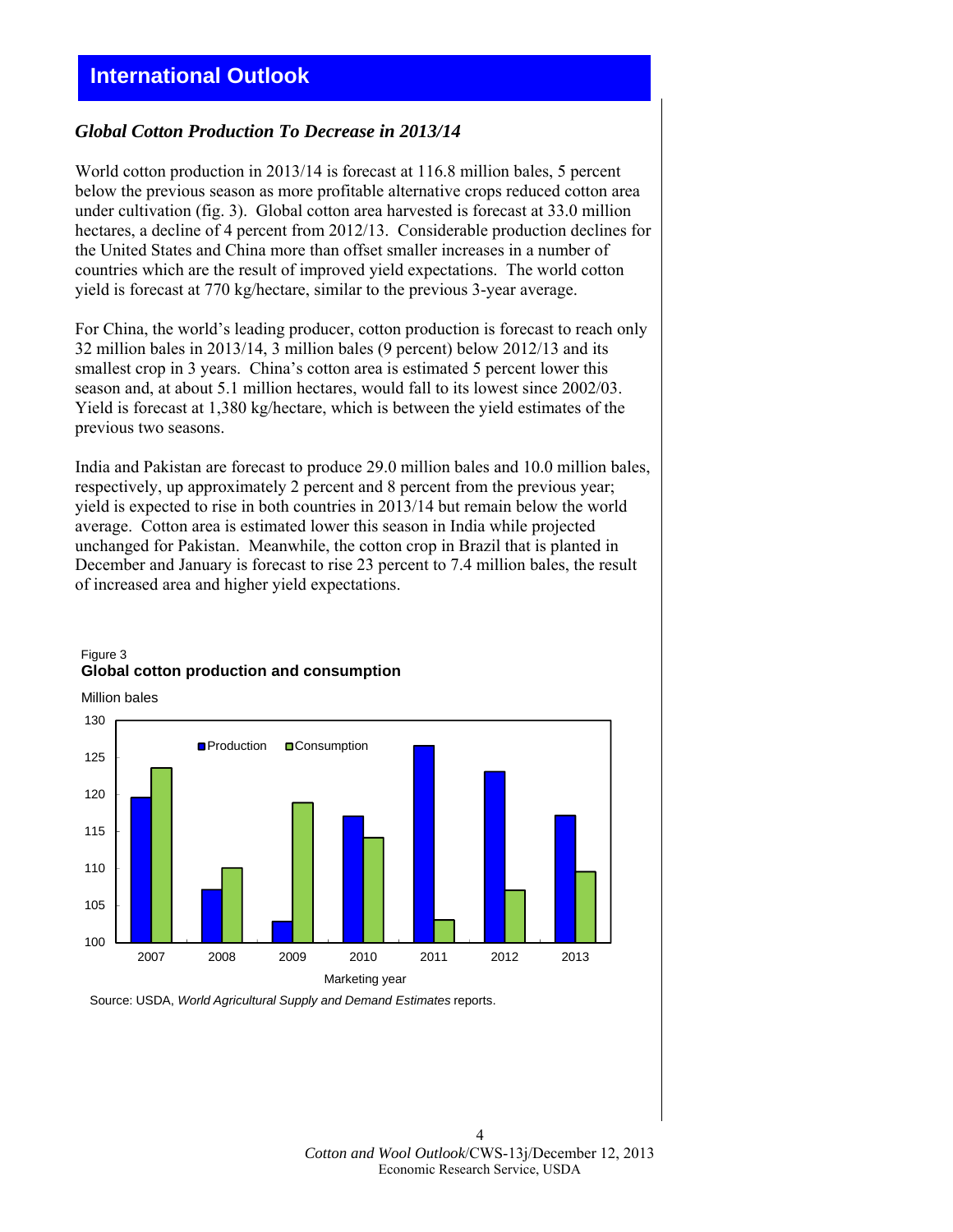# *World Cotton Mill Use Continues Slow Rebound in 2013/14*

Global cotton mill use in 2013/14 is forecast at 109.7 million bales, 3 percent above the previous season (see fig. 3). Among the major cotton-spinning countries, only China is forecast to remain at the 2012/13 level; all other leading spinners are projected to rise between 2 percent and 6 percent in 2013/14.

For China—the world's largest spinner—cotton mill use has declined considerably over the last several seasons, although it is forecast to be stable at 36 million bales in 2013/14. Policies in China have provided a price advantage for manufacturers to import cotton yarn versus spinning it within the country. In 2012/13, China imported an estimated 8.3 million (raw-cotton equivalent) bales in the form of yarn. And, for the current season, cotton yarn imports by China could surpass 10-millionbale equivalents of raw fiber.

Cotton mill consumption in 2013/14 is forecast to rise 6 percent in India and Pakistan, both benefactors of China's yarn imports in recent years. India's mill use is forecast at a record 23.0 million bales, up from 21.8 million bales used a year ago. Mill use in Pakistan is projected to rise to 11.7 million bales in 2013/14 from 11.0 million bales a year earlier; while not at a record yet, Pakistan is moving toward their 12-million-bale high achieved in the mid-2000s.

Turkey, Brazil, Bangladesh, and Vietnam—in addition to the United States—are also expected to contribute further to the rising cotton mill demand around the world in 2013/14.

#### *Global Cotton Trade To Decline*

World cotton imports are forecast at 38.5 million bales in 2013/14, 16 percent or 7.6 million bales below a year ago and the lowest in 3 years. The decline is attributable to China, as import demand there is forecast to drop by 46 percent this season as their stocks have grown considerably. In recent years, global cotton trade has been supported by China's cotton import demand.

As a share of world cotton consumption, global cotton imports are projected to decrease this season and move toward the long-term average. For the 2011 and 2012 marketing years, the import share of consumption reached 43 percent as a result of China importing more than 20 million bales per year. In 2013/14, China is forecast to import only 11 million bales of raw cotton, contributing to a global import share of consumption of about 35 percent; however, this share remains above the 2006-10 seasons when imports averaged only 31 percent of consumption. If these trends continue, global cotton trade—including U.S. exports—may be constrained until global cotton consumption expands further.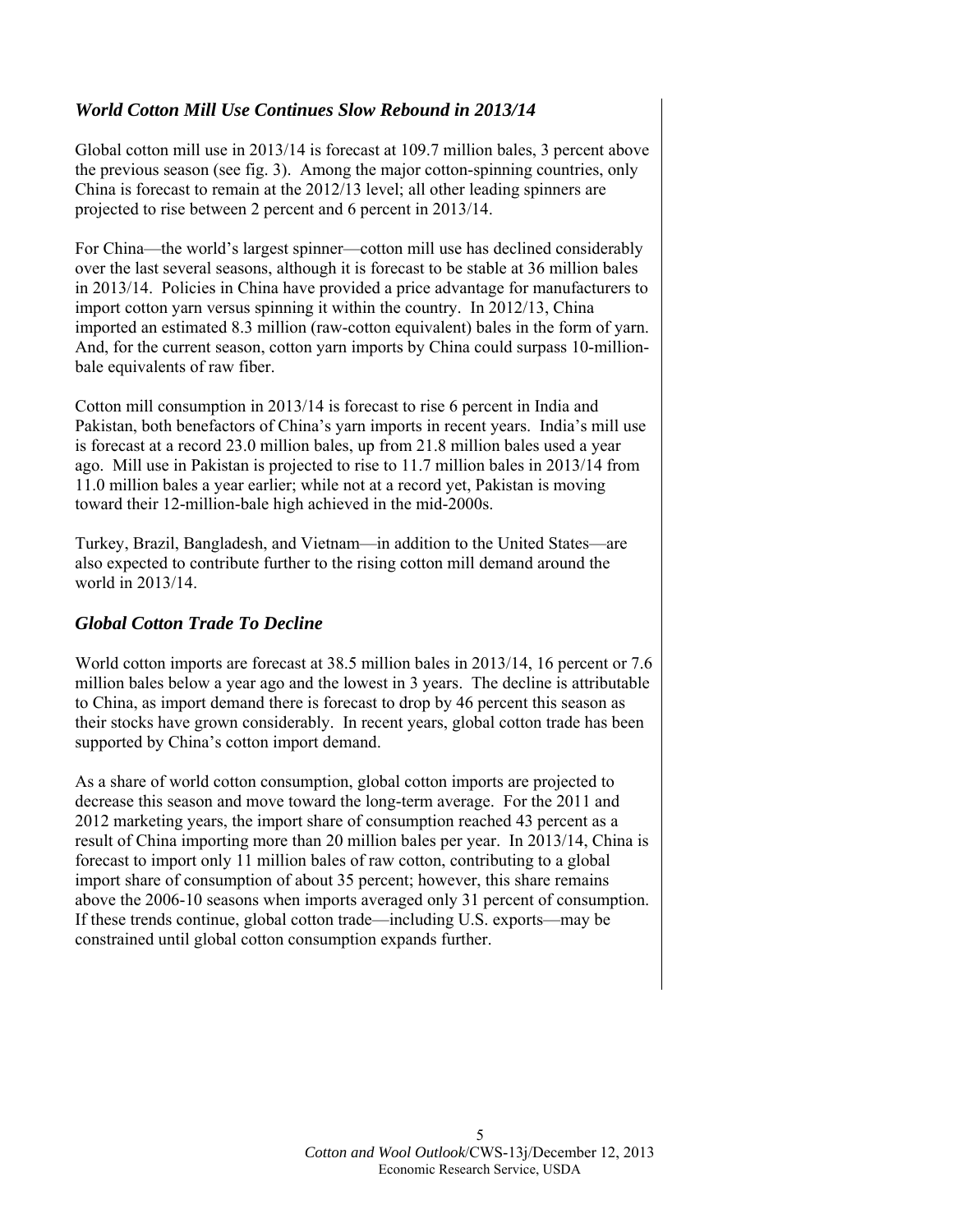# **Contacts and Links**

#### **Contact Information**

Leslie Meyer (U.S. cotton and textiles), (202) 694-5307, lmeyer@ers.usda.gov Stephen MacDonald (foreign cotton), (202) 694-5305, stephenm@ers.usda.gov Erma McCray (web publishing),  $(202)$  694-5306, ejmccray@ers.usda.gov

#### **Subscription Information**

Subscribe to ERS e-mail notification service at [http://www.ers.usda.gov/subscribe-to-ers](http://www.ers.usda.gov/subscribe-to-ers-e-newsletters.aspx) [-e-newsletters.aspx](http://www.ers.usda.gov/subscribe-to-ers-e-newsletters.aspx) to receive timely notification of newsletter availability. Printed copies can be purchased from the USDA Order Desk by calling 1-800-363-2068 (specify the issue number). To order printed copies of the five field crop newsletters cotton and wool, feed, rice, oil crops, and wheat—as a series, specify series SUB-COR-4043.

### *Data*

Cotton and Wool Monthly Tables http://cms.ers.usda.gov/publications/cws-cottonand-wool-outlook/cws-13i.aspx#.UjcirT\_8J8E

 Cotton and Wool Chart Gallery (http://www.ers.usda.gov/data-products/cotton-andwool-chart-gallery.aspx#.UguTC6z8J8E)

# *Related Websites*

**WASDE** http://usda.mannlib.cornell.edu/MannUsda/viewDocumentInfo.do?documentID=1194

Cotton Topics <http://www.ers.usda.gov/topics/crops/cotton-wool.aspx>

Cotton and Wool Outlook

<http://usda.mannlib.cornell.edu/MannUsda/viewDocumentInfo.do?documentID=1281>

 The U.S. Department of Agriculture (USDA) prohibits discrimination in all its programs and activities on the basis of race, color, national origin, age, disability, and where applicable, sex, marital status, familial status, parental status, religion, sexual orientation, genetic information, political beliefs, reprisal, or because all or a part of an individual's income is derived from any public assistance program. (Not all prohibited bases apply to all programs.) Persons with disabilities who require alternative means for communication of program information (Braille, large print, audiotape, etc.) should contact USDA's TARGET Center at (202) 720-2600 (voice and TDD). To file a complaint of discrimination, write to USDA, Director, Office of Civil Rights, 1400 Independence Avenue, SW, Washington, DC 20250-9410 or call (800) 795-3272 (voice) or (202) 720-6382 (TDD). USDA is an equal opportunity provider and employer.

> 6 *Cotton and Wool Outlook*/CWS-13j/December 12, 2013 Economic Research Service, USDA

#### **E-mail Notification**

Readers of ERS outlook reports have two ways they can receive an e-mail notice about release of reports and associated data.

• Receive timely notification (soon) after the report is posted on the web) via USDA's Economics, Statistics, and Market Information System (which is housed at Cornell University's Mann Library). Go to [http://usda.mannlib.cornell.edu/Mann](http://usda.mannlib.cornell.edu/MannUsda/aboutEmailService.do)  [Usda/aboutEmailService.do](http://usda.mannlib.cornell.edu/MannUsda/aboutEmailService.do) and follow the instructions to receive e-mail notices about ERS, Agricultural Marketing Service, National Agricultural Statistics Service, and World Agricultural Outlook Board products.

• Receive weekly notification (on Friday afternoon) via the ERS website. Go to [http://www.ers.usda.gov/subscribe](http://www.ers.usda.gov/subscribe-to-ers-e-newsletters.aspx)[to-ers-e-newsletters.aspx](http://www.ers.usda.gov/subscribe-to-ers-e-newsletters.aspx) and follow the instructions to receive notices about ERS outlook reports, Amber Waves magazine, and other reports and data products on specific topics. ERS also offers RSS (really simple syndication) feeds for all ERS products. Go to <http://www.ers.usda.gov/rss/>

to get started.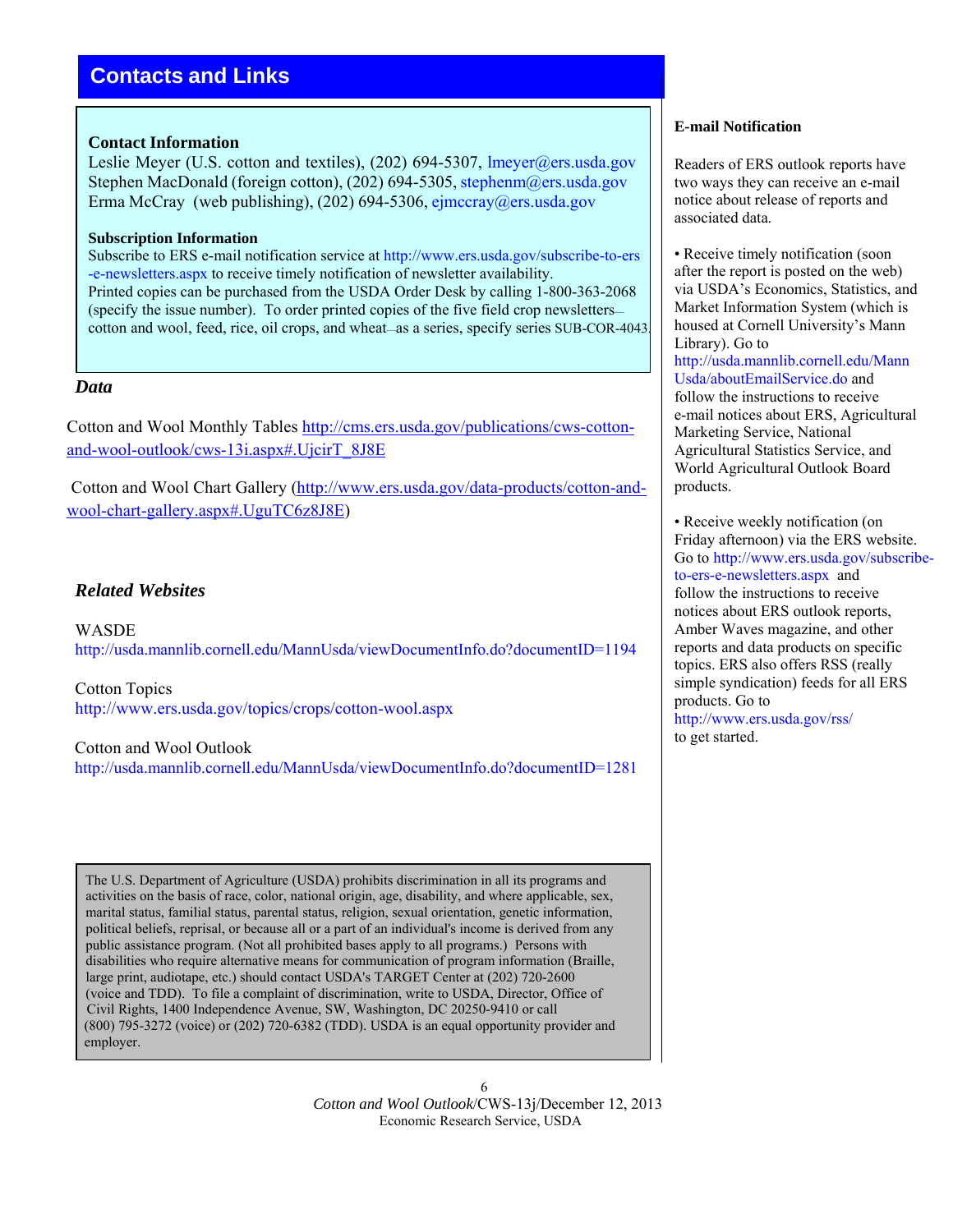|                      |             |           | 2013/14               |        |
|----------------------|-------------|-----------|-----------------------|--------|
| Item                 | 2012/13     | Oct.      | Nov.                  | Dec.   |
|                      |             |           | Million acres         |        |
| Upland:              |             |           |                       |        |
| Planted              | 12.076      | <b>NA</b> | 10.136                | 10.136 |
| Harvested            | 9.135       | ΝA        | 7.582                 | 7.582  |
|                      |             |           | Pounds                |        |
| Yield/harvested acre | 869         | ΝA        | 790                   | 788    |
|                      |             |           | Million 480-lb, bales |        |
| Beginning stocks     | 3.081       | ΝA        | 3.705                 | 3.705  |
| Production           | 16.535      | <b>NA</b> | 12.479                | 12.443 |
| Total supply 1/      | 19.622      | <b>NA</b> | 16.189                | 16.153 |
| Mill use             | 3.478       | NA.       | 3.580                 | 3.580  |
| Exports              | 12.190      | <b>NA</b> | 9.650                 | 9.650  |
| Total use            | 15.668      | ΝA        | 13.230                | 13.230 |
| Ending stocks 2/     | 3.705       | <b>NA</b> | 2.944                 | 2.944  |
|                      |             |           | Percent               |        |
| Stocks-to-use ratio  | 23.6        | ΝA        | 22.3                  | 22.3   |
|                      | 1,000 acres |           |                       |        |
| Extra-long staple:   |             |           |                       |        |
| Planted              | 238.4       | <b>NA</b> | 201.0                 | 201.0  |
| Harvested            | 236.8       | ΝA        | 198.8                 | 198.8  |
|                      |             |           | Pounds                |        |
| Yield/harvested acre | 1,581       | <b>NA</b> | 1,510                 | 1,510  |
|                      |             |           | 1,000 480-lb. bales   |        |
| Beginning stocks     | 269         | ΝA        | 195                   | 195    |
| Production           | 780         | NA        | 626                   | 626    |
| Total supply 1/      | 1,053       | <b>NA</b> | 826                   | 826    |
| Mill use             | 22          | ΝA        | 20                    | 20     |
| Exports              | 836         | ΝA        | 750                   | 750    |
| Total use            | 858         | ΝA        | 770                   | 770    |
| Ending stocks 2/     | 195         | ΝA        | 56                    | 56     |
|                      |             |           | Percent               |        |
| Stocks-to-use ratio  | 22.7        | ΝA        | 7.3                   | 7.3    |

NA=Not available due to the partial Government shutdown. 1/ Includes imports. 2/ Includes unaccounted.

Source: USDA, World Agricultural Outlook Board.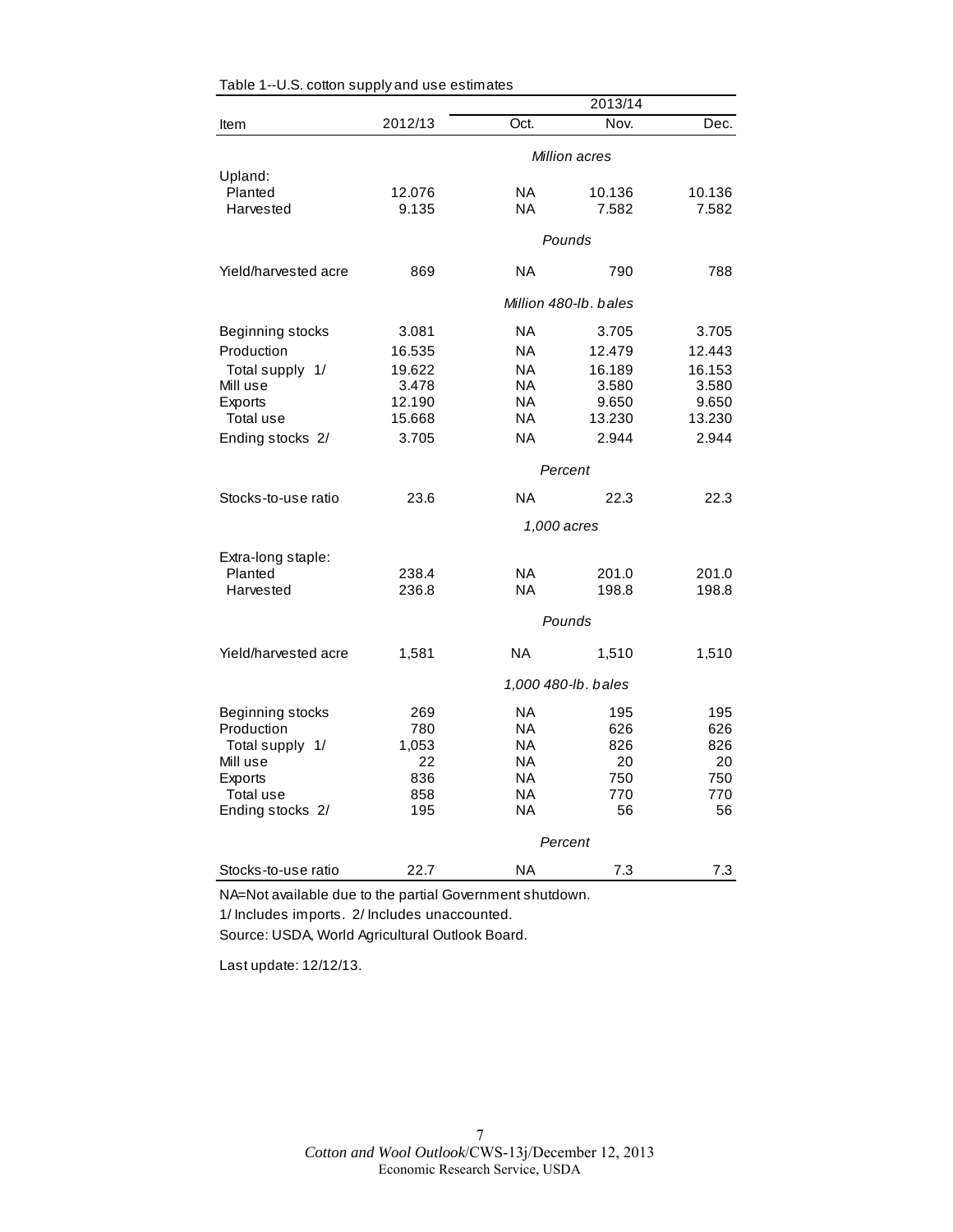|                      |         |           | 2013/14               |        |
|----------------------|---------|-----------|-----------------------|--------|
| Item                 | 2012/13 | Oct.      | Nov.                  | Dec.   |
|                      |         |           | Million 480-lb, bales |        |
| Supply:              |         |           |                       |        |
| Beginning stocks--   |         |           |                       |        |
| World                | 73.22   | <b>NA</b> | 88.06                 | 89.14  |
| Foreign              | 69.87   | <b>NA</b> | 84.16                 | 85.24  |
| Production--         |         |           |                       |        |
| World                | 123.08  | <b>NA</b> | 117.22                | 116.83 |
| Foreign              | 105.77  | <b>NA</b> | 104.11                | 103.76 |
| Imports--            |         |           |                       |        |
| World                | 46.09   | <b>NA</b> | 38.95                 | 38.50  |
| Foreign              | 46.08   | <b>NA</b> | 38.94                 | 38.49  |
| Use:                 |         |           |                       |        |
| Mill use--           |         |           |                       |        |
| World                | 106.37  | <b>NA</b> | 109.63                | 109.68 |
| Foreign              | 102.87  | <b>NA</b> | 106.03                | 106.08 |
| Exports--            |         |           |                       |        |
| World                | 46.70   | <b>NA</b> | 38.95                 | 38.49  |
| Foreign              | 33.68   | <b>NA</b> | 28.55                 | 28.09  |
| Ending stocks--      |         |           |                       |        |
| World                | 89.14   | <b>NA</b> | 95.71                 | 96.41  |
| Foreign              | 85.24   | <b>NA</b> | 92.71                 | 93.41  |
|                      |         |           | Percent               |        |
| Stocks-to-use ratio: |         |           |                       |        |
| World                | 83.8    | <b>NA</b> | 87.3                  | 87.9   |
| Foreign              | 82.9    | <b>NA</b> | 87.4                  | 88.1   |

Table 2--World cotton supply and use estimates

NA=Not available due to the partial Government shutdown. Source: USDA, World Agricultural Outlook Board.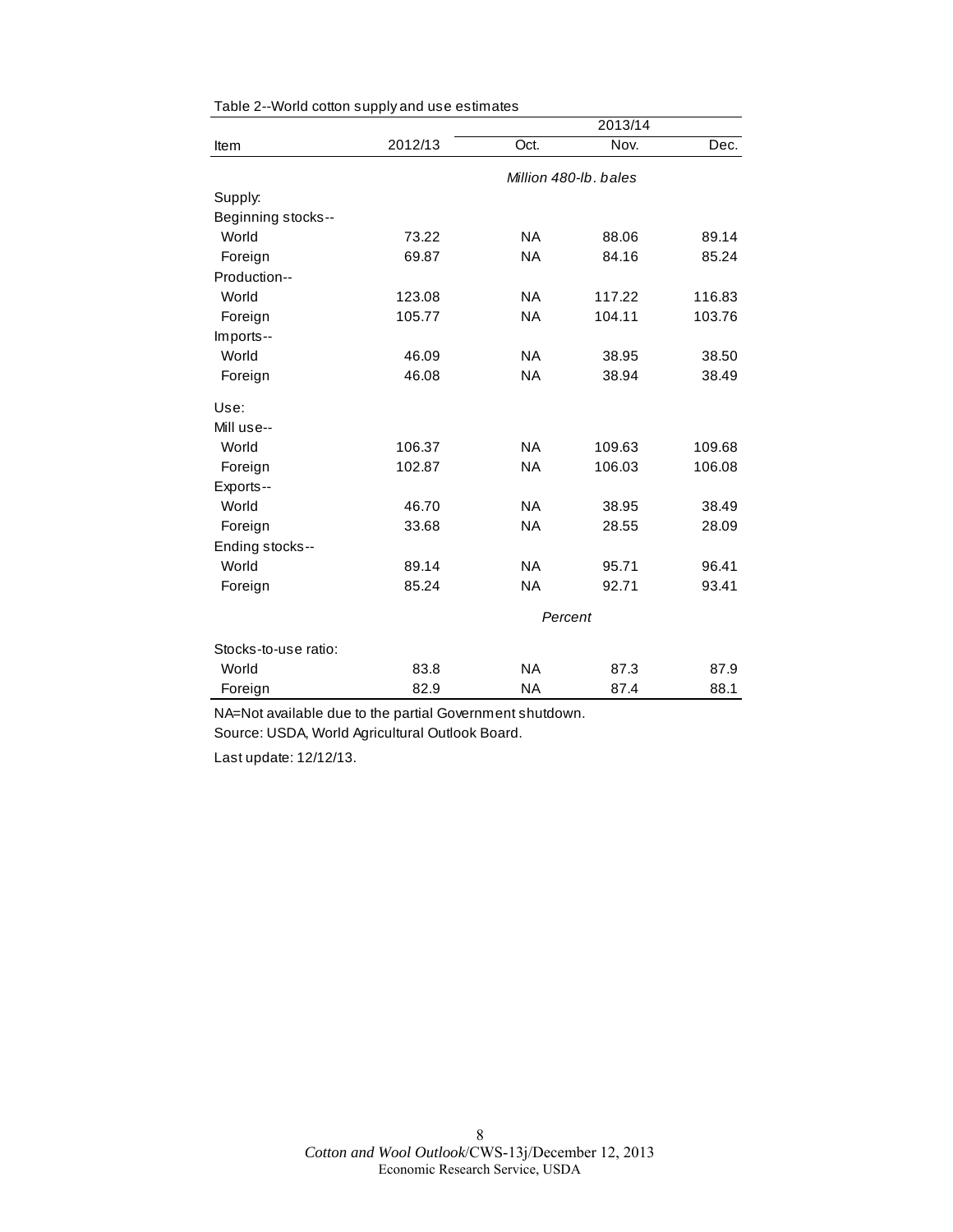|                         | Aug.      | Sep.                | Oct.      | Oct.      |
|-------------------------|-----------|---------------------|-----------|-----------|
| Item                    | 2013      | 2013                | 2013      | 2012      |
|                         |           | 1,000 480-lb. bales |           |           |
| Cotton:                 |           |                     |           |           |
| Stocks, beginning       | 3,900     | 2,750               | 2,377     | 2,800     |
| Ginnings                | 139       | 465                 | 2,520     | 4,909     |
| Imports since August 1  | 0.1       | 0.8                 | 1.5       | 0.8       |
|                         |           | Million pounds      |           |           |
| Manmade:                |           |                     |           |           |
| Production              | 560.7     | 554.5               | 566.3     | 536.2     |
| Noncellulosic           | 560.7     | 554.5               | 566.3     | 536.2     |
| Cellulosic              | <b>NA</b> | <b>NA</b>           | <b>NA</b> | <b>NA</b> |
| Total since January 1   | 4,289.5   | 4,844.0             | 5,410.3   | 5,150.9   |
|                         |           |                     |           |           |
|                         | July      | Aug.                | Sep.      | Sep.      |
|                         | 2013      | 2013                | 2013      | 2012      |
|                         |           | Million pounds      |           |           |
| Raw fiber imports:      | 156.9     | 166.8               | 152.2     | 145.8     |
| Noncellulosic           | 143.7     | 153.6               | 139.7     | 133.2     |
| Cellulosic              | 13.2      | 13.2                | 12.5      | 12.6      |
| Total since January 1   | 1,082.5   | 1,249.4             | 1,401.6   | 1,401.0   |
|                         |           | 1,000 pounds        |           |           |
| Wool and mohair:        |           |                     |           |           |
| Raw wool imports, clean | 796.5     | 889.8               | 437.1     | 779.2     |
| 48s-and-finer           | 194.7     | 351.3               | 162.0     | 332.4     |
| Not-finer-than-46s      | 601.8     | 538.5               | 275.1     | 446.7     |
| Total since January 1   | 4,471.1   | 5,360.9             | 5,798.0   | 7,474.9   |
| Wool top imports        | 357.1     | 279.9               | 290.2     | 382.8     |
| Total since January 1   | 3,630.8   | 3,910.7             | 4,200.8   | 3,210.8   |
| Mohair imports, clean   | 0.0       | 0.0                 | 0.0       | 0.0       |
| Total since January 1   | 0.0       | 0.0                 | 0.0       | 7.2       |

NA = Not available.

Sources: USDA, National Agricultural Statistics Service;

U.S. Dept. of Commerce, U.S. Census Bureau; and *Fiber Organon.* Last update: 12/12/13.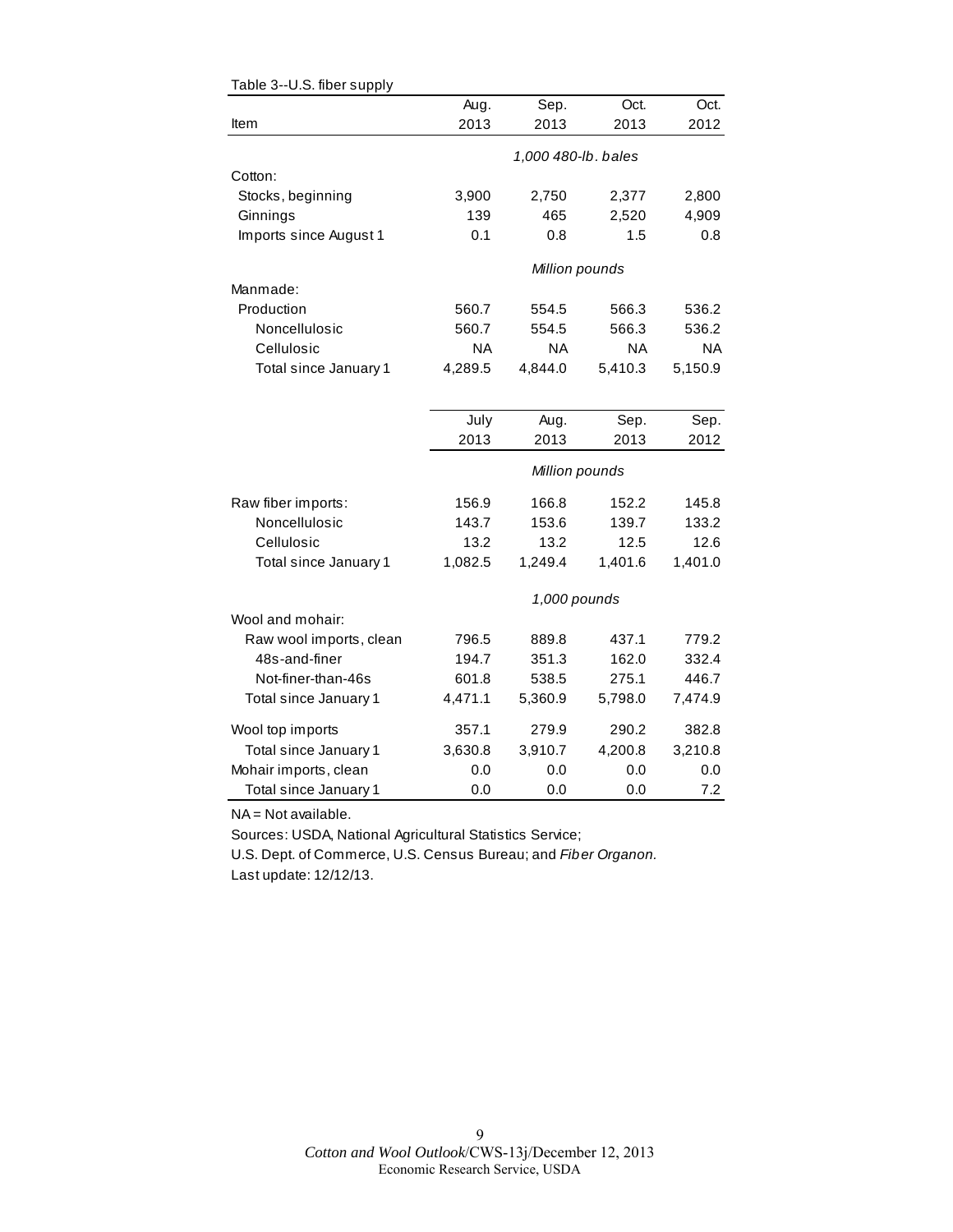|                             | Aug.    | Sep.                | Oct.    | Oct.    |
|-----------------------------|---------|---------------------|---------|---------|
| Item                        | 2013    | 2013                | 2013    | 2012    |
|                             |         |                     |         |         |
|                             |         | 1,000 480-lb. bales |         |         |
| Cotton:                     |         |                     |         |         |
| All consumed by mills 1/    | 321     | 308                 | 299     | 282     |
| Total since August 1        | 321     | 629                 | 928     | 886     |
| Daily rate                  | 14.6    | 14.7                | 13.0    | 12.3    |
| Upland consumed by mills 1/ | 319     | 307                 | 297     | 280     |
| Total since August 1        | 319     | 627                 | 924     | 882     |
| Daily Rate                  | 14.5    | 14.6                | 12.9    | 12.2    |
| Upland exports              | 912     | 487                 | 375     | 461     |
| Total since August 1        | 912     | 1,399               | 1,774   | 1,877   |
| Sales for next season       | 143     | 22                  | 13      | 59      |
| Total since August 1        | 143     | 165                 | 178     | 275     |
| Extra-long staple exports   | 55.6    | 43.1                | 39.0    | 73.7    |
| Total since August 1        | 55.6    | 98.7                | 137.7   | 202.0   |
| Sales for next season       | 0.0     | 0.0                 | 0.0     | 0.0     |
| Total since August 1        | 0.0     | 0.0                 | 0.0     | 4.4     |
|                             | July    | Aug.                | Sep.    | Sep.    |
|                             | 2013    | 2013                | 2013    | 2012    |
|                             |         |                     |         |         |
|                             |         | Million pounds      |         |         |
| Manmade:                    |         |                     |         |         |
| Raw fiber exports           | 50.6    | 55.6                | 54.2    | 62.7    |
| Noncellulosic               | 50.3    | 55.0                | 53.6    | 62.3    |
| Cellulosic                  | 0.3     | 0.6                 | 0.6     | 0.4     |
| Total since January 1       | 389.8   | 445.4               | 499.6   | 516.1   |
|                             |         | 1,000 pounds        |         |         |
| Wool and mohair:            |         |                     |         |         |
| Raw wool exports, clean     | 940.1   | 1,058.2             | 496.3   | 573.2   |
| Total since January 1       | 6,212.2 | 7,270.4             | 7,766.7 | 5,829.1 |
| Wool top exports            | 189.7   | 222.8               | 152.3   | 117.5   |
| Total since January 1       | 1,386.1 | 1,608.9             | 1,761.2 | 603.7   |
| Mohair exports, clean       | 63.9    | 58.2                | 53.1    | 32.5    |
| Total since January 1       | 511.3   | 569.5               | 622.6   | 350.2   |

#### Table 4--U.S. fiber demand

1/ Estimated by USDA.

Sources: USDA, Farm Service Agency; USDA, Foreign Agricultural Service,

*U.S. Export Sales;* U.S. Dept. of Commerce, U.S. Census Bureau; and *Fiber Organo* Last update: 12/12/13.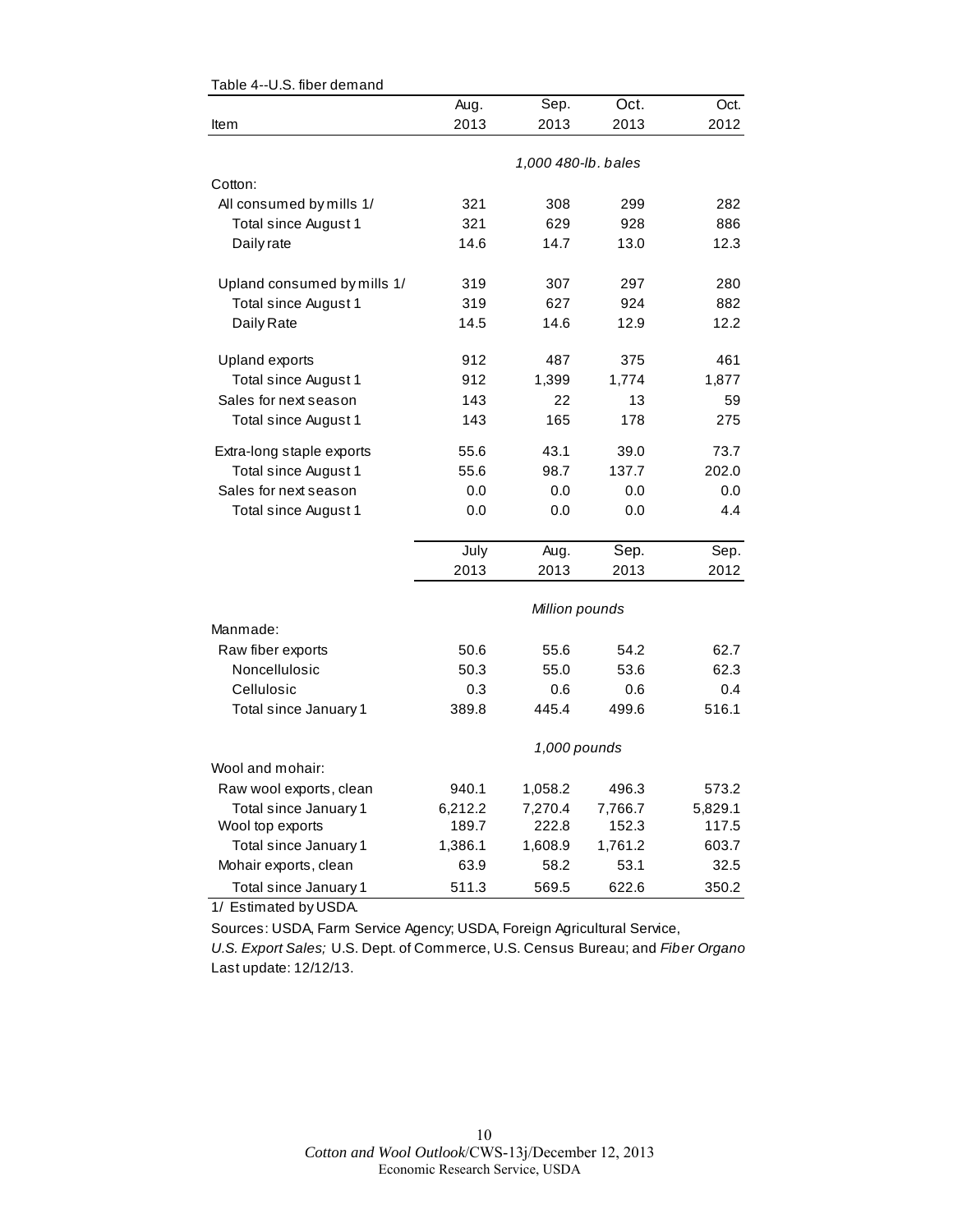|                            | Sep.      | Oct.              | Nov.      | Nov.      |
|----------------------------|-----------|-------------------|-----------|-----------|
| Item                       | 2013      | 2013              | 2013      | 2012      |
|                            |           |                   |           |           |
|                            |           | Cents per pound   |           |           |
| Domestic cotton prices:    |           |                   |           |           |
| Adjusted world price       | 68.63     | 68.66             | 63.85     | 60.54     |
| Upland spot 41-34          | 81.25     | 77.37             | 74.43     | 67.34     |
| Pima spot 03-46            | 134.50    | 152.82            | 164.13    | 105.50    |
| Average price received by  |           |                   |           |           |
| upland producers           | 74.60     | 77.90             | 78.60     | 69.20     |
| Far Eastern cotton quotes: |           |                   |           |           |
| <b>A</b> Index             | 90.15     | 89.16             | 84.90     | 80.87     |
| Memphis/Eastern            | 94.06     | 92.90             | 88.31     | 82.05     |
| Memphis/Orleans/Texas      | 93.75     | 92.15             | 87.69     | 81.80     |
| California/Arizona         | 97.06     | 94.40             | 89.75     | 86.35     |
|                            |           | Dollars per pound |           |           |
| Wool prices (clean):       |           |                   |           |           |
| <b>U.S. 56s</b>            | <b>NQ</b> | <b>NQ</b>         | NQ.       | <b>NQ</b> |
| Australian 56s 1/          | 3.58      | 3.67              | 3.42      | 3.95      |
| <b>U.S. 60s</b>            | <b>NQ</b> | <b>NQ</b>         | <b>NQ</b> | <b>NQ</b> |
| Australian 60s 1/          | 5.07      | 5.40              | 5.25      | 5.19      |
| U.S. 64s                   | <b>NQ</b> | NQ.               | NQ.       | NQ.       |
| Australian 64s 1/          | 5.17      | 5.45              | 5.37      | 5.42      |

#### Table 5--U.S. and world fiber prices

NQ = No quote.

1/ In bond, Charleston, SC.

Sources: USDA, *Cotton Price Statistics* ; Cotlook Ltd., *Cotton Outlook;*  and trade reports.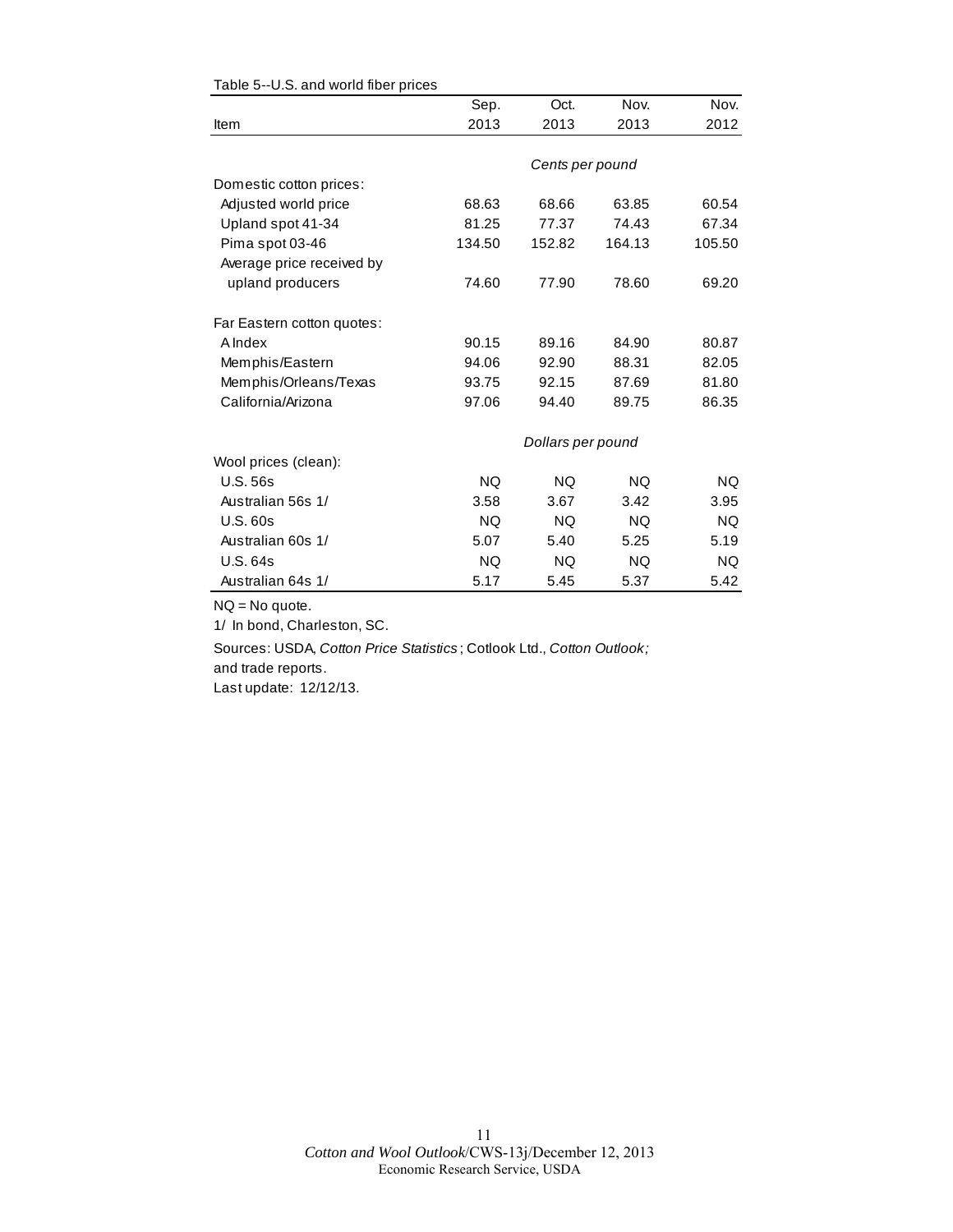| Table 6--U.S. textile imports, by fiber |           |                 |           |           |  |  |
|-----------------------------------------|-----------|-----------------|-----------|-----------|--|--|
|                                         | Aug.      | Sep.            | Oct.      | Oct.      |  |  |
| Item                                    | 2013      | 2013            | 2013      | 2012      |  |  |
|                                         |           | 1,000 pounds 1/ |           |           |  |  |
| Yarn, thread, and fabric:               | 243,337   | 235,545         | 246,435   | 227,250   |  |  |
| Cotton                                  | 55,219    | 51,803          | 55,666    | 50,955    |  |  |
| Linen                                   | 16,668    | 15,779          | 20,482    | 16,732    |  |  |
| Wool                                    | 4,026     | 3,445           | 3,997     | 3,639     |  |  |
| Silk                                    | 542       | 572             | 501       | 538       |  |  |
| Manmade                                 | 166,882   | 163,946         | 165,788   | 155,386   |  |  |
| Apparel:                                | 1,127,527 | 1,076,704       | 1,066,602 | 1,036,343 |  |  |
| Cotton                                  | 601,452   | 568,794         | 593,804   | 568,854   |  |  |
| Linen                                   | 8,528     | 7,844           | 7,965     | 8,548     |  |  |
| Wool                                    | 37,535    | 37,868          | 35,838    | 35,968    |  |  |
| Silk                                    | 8,528     | 7,961           | 8,336     | 8,036     |  |  |
| Manmade                                 | 471,484   | 454,237         | 420,658   | 414,938   |  |  |
| Home furnishings:                       | 277,115   | 256,236         | 290,872   | 245,631   |  |  |
| Cotton                                  | 136,873   | 121,257         | 146,816   | 120,991   |  |  |
| Linen                                   | 1,235     | 1,196           | 1,055     | 842       |  |  |
| Wool                                    | 360       | 317             | 370       | 332       |  |  |
| Silk                                    | 542       | 250             | 218       | 157       |  |  |
| Manmade                                 | 138,105   | 133,216         | 142,413   | 123,309   |  |  |
| Floor coverings:                        | 66,549    | 60,017          | 68,629    | 55,258    |  |  |
| Cotton                                  | 8,105     | 6,943           | 8,703     | 6,575     |  |  |
| Linen                                   | 16,420    | 14,173          | 16,249    | 12,800    |  |  |
| Wool                                    | 10,026    | 9,149           | 10,613    | 7,922     |  |  |
| Silk                                    | 1,675     | 1,830           | 1,987     | 1,491     |  |  |
| Manmade                                 | 30,324    | 27,921          | 31,077    | 26,470    |  |  |
| Total imports: 2/                       | 1,714,569 | 1,628,827       | 1,672,916 | 1,564,768 |  |  |
| Cotton                                  | 801,885   | 748,999         | 805,224   | 747,583   |  |  |
| Linen                                   | 42,851    | 38,992          | 45,752    | 38,921    |  |  |
| Wool                                    | 51,952    | 50,788          | 50,822    | 47,867    |  |  |
| Silk                                    | 10,935    | 10,614          | 11,042    | 10,221    |  |  |
| Manmade                                 | 806,945   | 779,434         | 760,075   | 720,176   |  |  |

 $Table 6-11$ S. textile imports, by fib

1/ Raw-fiber equivalent. 2/ Includes headgear.

Sources: USDA, Economic Research Service; and U.S. Dept. of Commerce, U.S. Census Bureau. Last update: 12/12/13.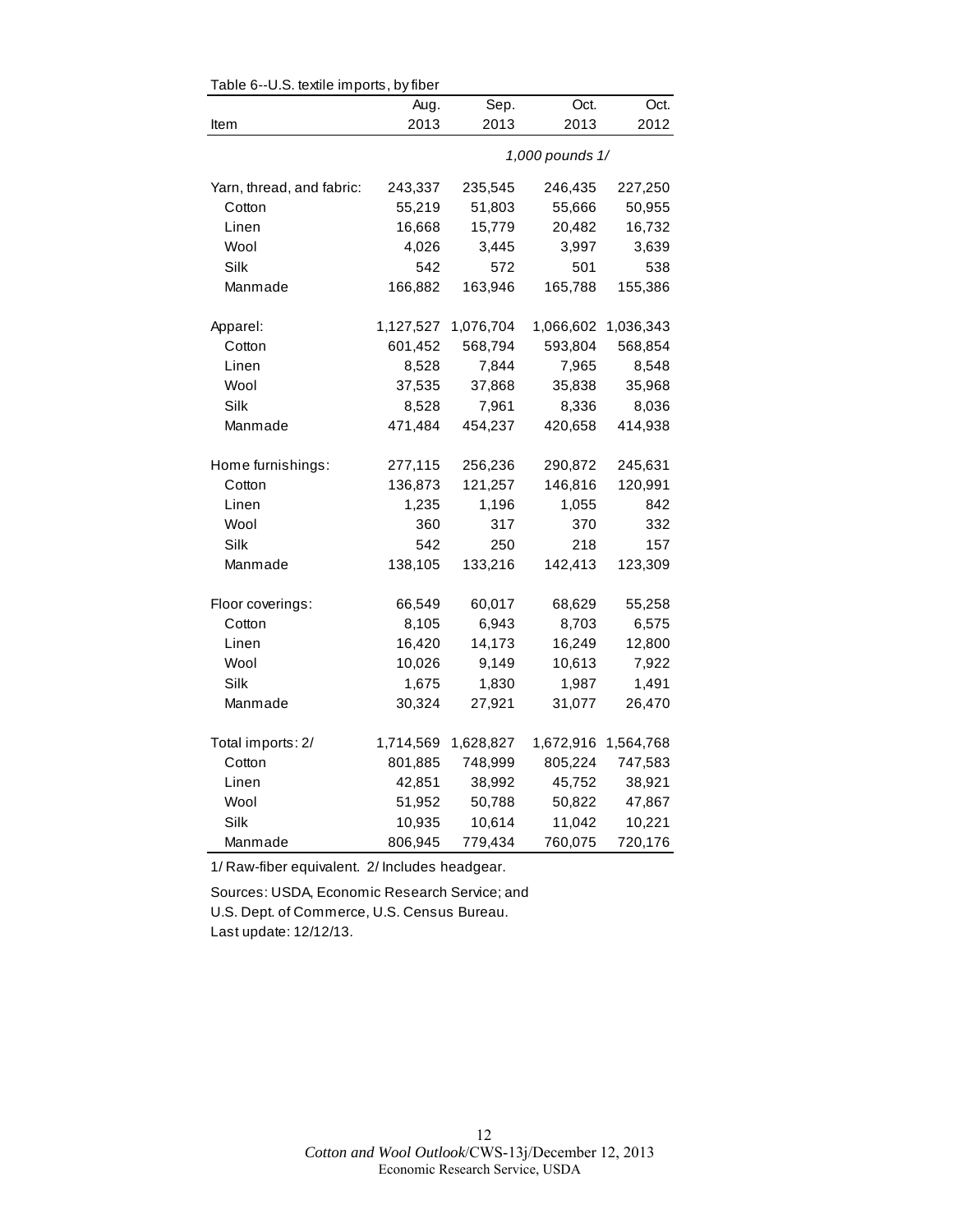|                           | Aug.    | Sep.    | Oct.            | Oct.    |
|---------------------------|---------|---------|-----------------|---------|
| Item                      | 2013    | 2013    | 2013            | 2012    |
|                           |         |         |                 |         |
|                           |         |         | 1,000 pounds 1/ |         |
| Yarn, thread, and fabric: | 257,912 | 245,259 | 251,107         | 240,961 |
| Cotton                    | 136,355 | 132,959 | 131,620         | 124,140 |
| Linen                     | 7,097   | 6,746   | 7,363           | 7,048   |
| Wool                      | 2,819   | 3,525   | 3,790           | 2,975   |
| Silk                      | 1,216   | 1,041   | 1,177           | 1,111   |
| Manmade                   | 110,425 | 100,989 | 107,158         | 105,688 |
|                           |         |         |                 |         |
| Apparel:                  | 28,907  | 25,901  | 29,367          | 25,799  |
| Cotton                    | 12,748  | 11,545  | 13,266          | 11,321  |
| Linen                     | 514     | 413     | 546             | 383     |
| Wool                      | 1,703   | 1,714   | 1,899           | 1,564   |
| Silk                      | 1,178   | 1,055   | 1,219           | 1,455   |
| Manmade                   | 12,765  | 11,174  | 12,438          | 11,076  |
| Home furnishings:         | 5,565   | 5,439   | 6,073           | 5,449   |
| Cotton                    | 2,675   | 2,692   | 2,727           | 2,593   |
| Linen                     | 231     | 227     | 399             | 274     |
| Wool                      | 168     | 140     | 223             | 197     |
| Silk                      | 147     | 140     | 250             | 177     |
| Manmade                   | 2,344   | 2,240   | 2,473           | 2,208   |
|                           |         |         |                 |         |
| Floor coverings:          | 35,542  | 36,263  | 36,482          | 31,675  |
| Cotton                    | 2,323   | 2,721   | 2,577           | 2,213   |
| Linen                     | 1,157   | 1,443   | 1,254           | 1,092   |
| Wool                      | 3,749   | 4,808   | 3,646           | 2,429   |
| Silk                      | 39      | 35      | 22              | 40      |
| Manmade                   | 28,274  | 27,256  | 28,982          | 25,901  |
| Total exports: 2/         | 328,006 | 312,957 | 323,124         | 303,984 |
| Cotton                    | 154,149 | 149,979 | 150,261         | 140,332 |
| Linen                     | 8,998   | 8,829   | 9,562           | 8,797   |
| Wool                      | 8,441   | 10,192  | 9,561           | 7,172   |
| Silk                      | 2,580   | 2,272   | 2,668           |         |
|                           |         |         |                 | 2,783   |
| Manmade                   | 153,837 | 141,684 | 151,071         | 144,899 |

Table 7--U.S. textile exports, by fiber

1/ Raw-fiber equivalent. 2/ Includes headgear.

Sources: USDA, Economic Research Service; and U.S. Dept. of Commerce, U.S. Census Bureau. Last update: 12/12/13.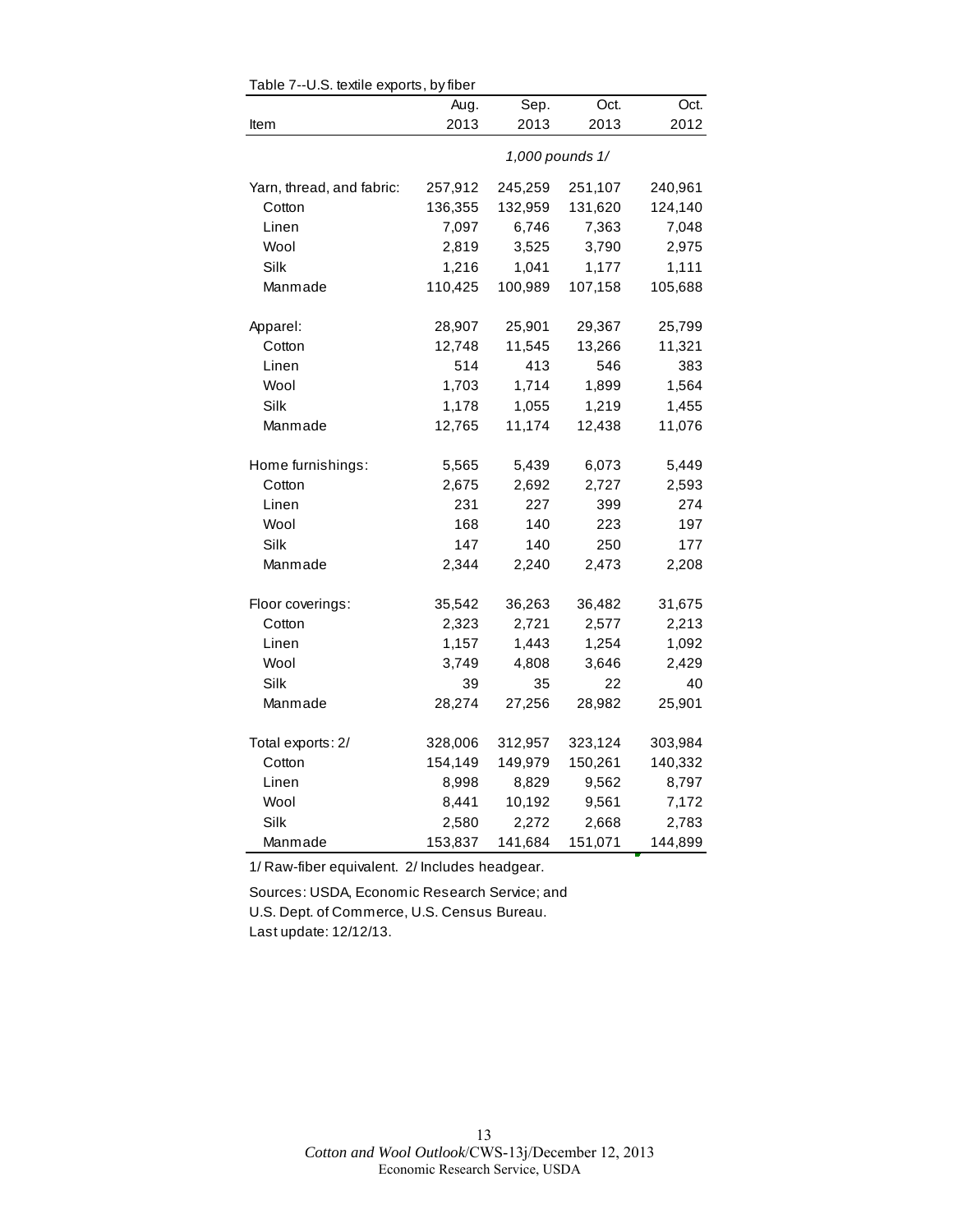| Table 8--U.S. cotton textile imports, by origin |                 |         |         |         |  |  |
|-------------------------------------------------|-----------------|---------|---------|---------|--|--|
|                                                 | Aug.            | Sep.    | Oct.    | Oct.    |  |  |
| Region/country                                  | 2013            | 2013    | 2013    | 2012    |  |  |
|                                                 | 1,000 pounds 1/ |         |         |         |  |  |
| North America                                   | 142,449         | 144,791 | 142,854 | 150,234 |  |  |
| Canada                                          | 2,868           | 2,945   | 2,367   | 3,190   |  |  |
| Costa Rica                                      | 365             | 492     | 343     | 997     |  |  |
| Dominican Republic                              | 6,035           | 5,692   | 5,543   | 6,130   |  |  |
| El Salvador                                     | 18,784          | 19,969  | 20,770  | 19,875  |  |  |
| Guatemala                                       | 9,596           | 8,070   | 9,926   | 9,110   |  |  |
| Haiti                                           | 11,025          | 13,794  | 11,068  | 13,998  |  |  |
| Honduras                                        | 25,913          | 28,167  | 26,795  | 28,880  |  |  |
| Mexico                                          | 49,816          | 46,460  | 50,248  | 48,699  |  |  |
| Nicaragua                                       | 18,039          | 19,194  | 15,776  | 19,353  |  |  |
| South America                                   | 4,549           | 4,109   | 4,372   | 4,670   |  |  |
| Brazil                                          | 245             | 183     | 221     | 102     |  |  |
| Colombia                                        | 1,861           | 1,814   | 1,815   | 1,871   |  |  |
| Peru                                            | 2,378           | 2,076   | 2,291   | 2,645   |  |  |
| Europe                                          | 19,323          | 13,502  | 19,024  | 16,493  |  |  |
| Germany                                         | 1,176           | 1,155   | 1,246   | 918     |  |  |
| Italy                                           | 1,785           | 1,047   | 1,665   | 1,346   |  |  |
| Portugal                                        | 3,065           | 1,971   | 1,896   | 1,004   |  |  |
| Turkey                                          | 9,976           | 6,786   | 11,070  | 10,266  |  |  |
| Asia                                            | 619,568         | 571,520 | 621,855 | 560,436 |  |  |
| <b>Bahrain</b>                                  | 1,186           | 1,290   | 1,062   | 1,357   |  |  |
| Bangladesh                                      | 58,275          | 44,745  | 54,344  | 39,244  |  |  |
| Cambodia                                        | 20,251          | 22,732  | 23,414  | 24,959  |  |  |
| China                                           | 286,090         | 275,737 | 268,202 | 261,331 |  |  |
| Hong Kong                                       | 1,161           | 1,134   | 1,973   | 796     |  |  |
| India                                           |                 |         |         |         |  |  |
| Indonesia                                       | 63,704          | 61,375  | 76,381  | 57,443  |  |  |
|                                                 | 30,590          | 21,061  | 31,911  | 30,763  |  |  |
| Israel                                          | 573             | 726     | 736     | 553     |  |  |
| Japan                                           | 1,072           | 991     | 1,141   | 1,044   |  |  |
| Jordan                                          | 5,326           | 4,493   | 4,777   | 3,469   |  |  |
| Malaysia                                        | 3,346           | 3,291   | 2,841   | 3,105   |  |  |
| Pakistan                                        | 69,016          | 59,066  | 72,087  | 58,613  |  |  |
| Philippines                                     | 3,936           | 4,037   | 4,264   | 5,290   |  |  |
| South Korea                                     | 5,676           | 5,527   | 5,598   | 5,827   |  |  |
| Sri Lanka                                       | 8,309           | 7,817   | 9,763   | 6,844   |  |  |
| Taiwan                                          | 2,638           | 2,109   | 2,660   | 2,633   |  |  |
| Thailand                                        | 7,855           | 7,498   | 6,604   | 6,867   |  |  |
| Vietnam                                         | 49,105          | 46,575  | 52,540  | 49,106  |  |  |
| Oceania                                         | 25              | 30      | 99      | 12      |  |  |
| Africa                                          | 15,971          | 15,046  | 17,021  | 15,738  |  |  |
| Egypt                                           | 7,377           | 7,727   | 8,361   | 8,502   |  |  |
| Kenya                                           | 2,580           | 2,455   | 2,373   | 2,552   |  |  |
| Lesotho                                         | 3,697           | 2,652   | 3,850   | 2,221   |  |  |
| Mauritius                                       | 981             | 976     | 1,170   | 1,102   |  |  |
| World 2/                                        | 801,885         | 748,999 | 805,224 | 747,583 |  |  |

1/ Raw-fiber equivalent. 2/ Totals may not add due to rounding.

Sources: USDA, Economic Research Service; and

U.S. Dept. of Commerce, U.S. Census Bureau.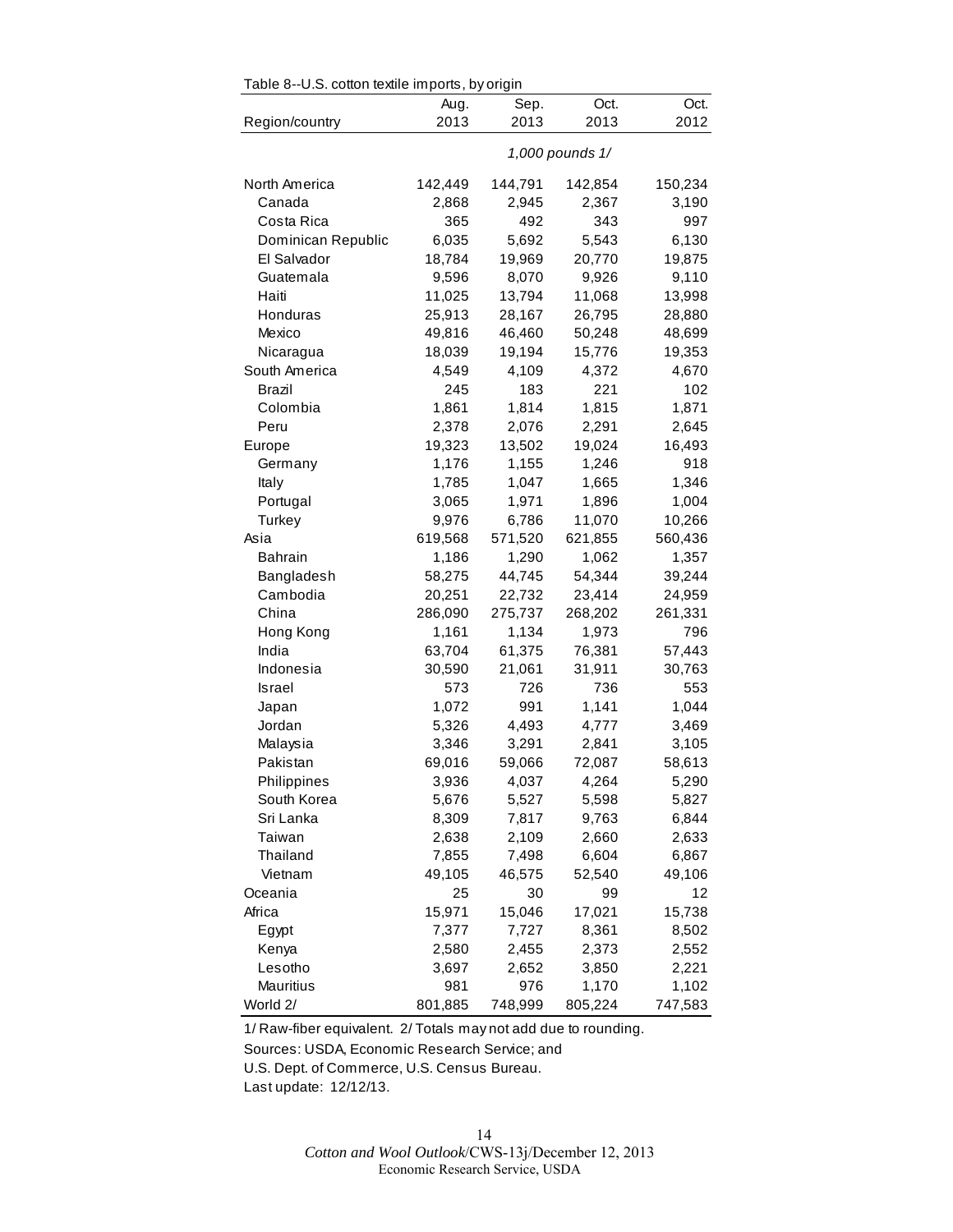|                             | Aug.    | Sep.    | Oct.            | Oct.    |
|-----------------------------|---------|---------|-----------------|---------|
| Region/country              | 2013    | 2013    | 2013            | 2012    |
|                             |         |         | 1,000 pounds 1/ |         |
| North America               | 134,248 | 132,580 | 128,843         | 120,071 |
| Bahamas                     | 260     | 152     | 125             | 98      |
| Canada                      | 12,143  | 11,607  | 12,955          | 9,679   |
| Costa Rica                  | 266     | 202     | 325             | 342     |
| Dominican Republic          | 22,215  | 23,782  | 20,493          | 20,585  |
| El Salvador                 | 11,565  | 8,509   | 9,757           | 10,279  |
| Guatemala                   | 2,350   | 2,502   | 2,589           | 2,553   |
| Haiti                       | 772     | 876     | 580             | 761     |
| Honduras                    | 48,808  | 52,640  | 47,156          | 46,161  |
| Jamaica                     | 95      | 105     | 61              | 80      |
| Mexico                      | 32,728  | 29,636  | 31,716          | 26,663  |
| Nicaragua                   | 2,275   | 1,752   | 2,225           | 1,931   |
| Panama                      | 397     | 262     | 463             | 346     |
| South America               | 5,281   | 5,903   | 5,541           | 3,656   |
| Brazil                      | 397     | 437     | 470             | 463     |
| Chile                       | 203     | 130     | 118             | 440     |
| Colombia                    | 2,416   | 3,154   | 3,116           | 1,457   |
| Peru                        | 1,444   | 1,504   | 1,009           | 384     |
| Venezuela                   | 494     | 382     | 452             | 541     |
| Europe                      | 3,385   | 3,118   | 3,245           | 2,855   |
| Belgium                     | 349     | 298     | 398             | 209     |
| France                      | 149     | 139     | 137             | 107     |
| Germany                     | 539     | 499     | 537             | 475     |
| Italy                       | 183     | 169     | 170             | 168     |
| Netherlands                 | 422     | 315     | 324             | 394     |
| Russia                      | 111     | 131     | 63              | 51      |
| Turkey                      | 90      | 80      | 36              | 79      |
| United Kingdom              | 1,008   | 995     | 1,092           | 989     |
| Asia                        | 10,042  | 7,207   | 11,539          | 12,591  |
| China                       | 6,677   | 4,041   | 7,838           | 8,898   |
| Hong Kong                   | 412     | 358     | 610             | 344     |
| India                       | 173     | 128     | 160             | 162     |
| Israel                      | 95      | 62      | 86              | 143     |
| Japan                       | 943     | 1,056   | 847             | 844     |
| Pakistan                    | 48      | 30      | 5               | 61      |
| Saudi Arabia                | 145     | 76      | 119             | 141     |
| Singapore                   | 174     | 105     | 209             | 283     |
| South Korea                 | 468     | 470     | 492             | 427     |
| Taiwan                      | 115     | 124     | 132             | 139     |
| <b>United Arab Emirates</b> | 189     | 316     | 190             | 329     |
| Oceania                     | 852     | 764     | 725             | 783     |
| Australia                   | 654     | 603     | 515             | 632     |
| Africa                      | 341     | 407     | 367             | 376     |
| South Africa                | 102     | 67      | 95              | 59      |
| World 2/                    | 154,149 | 149,979 | 150,261         | 140,332 |

Table 9--U.S. cotton textile exports, by destination

1/ Raw-fiber equivalent. 2/ Totals may not add due to rounding.

Sources: USDA, Economic Research Service; and

U.S. Dept. of Commerce, U.S. Census Bureau.

Last update: 12/12/13.

*Cotton and Wool Outlook*/CWS-13j/December 12, 2013 Economic Research Service, USDA